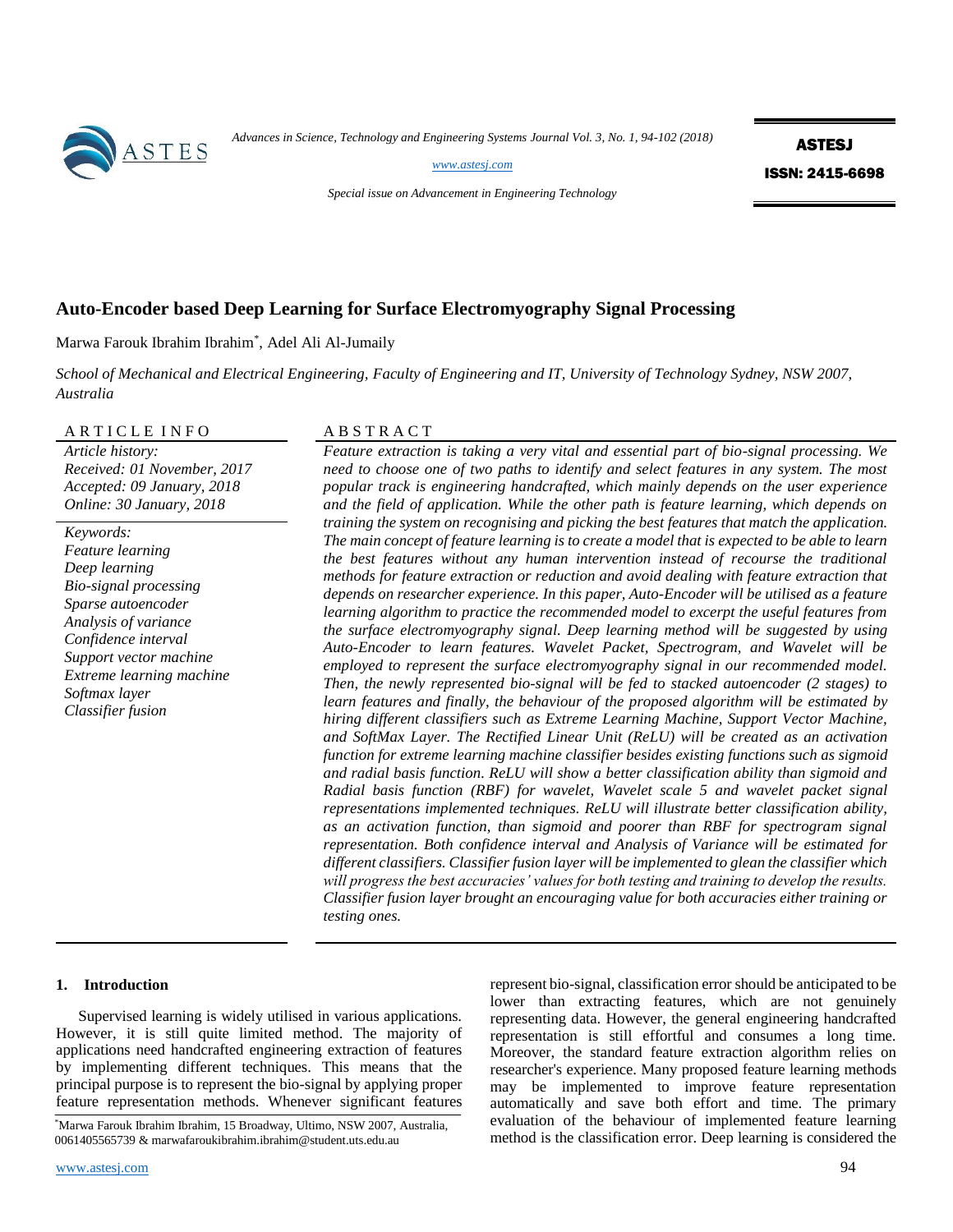most common technique to implement feature learning. Rina Detcher was the first to introduce the fundamentals for both first and second order deep learning [1]. Deep learning is an essential division of machine learning that consists of a multilayer. The output of each layer is considered as features that will be introduced to the following cascaded layer [2]. Artificial neural networks use a hidden layer to implement each layer of multilayers that construct deep learning [3]. Fig.1 shows a simple architecture of deep learning steps. The learning technique is done in a hierarchal method starting from the lower layers to the upper ones [4]. Deep learning can be used for both supervised and unsupervised learning where it learns features from data and eliminates any redundancy that might be existing in the representation. Unsupervised learning recruitment brings more defy than supervised one. Unsupervised learning for deep learning was implemented by Neural history compressors [5]and deep belief networks[6].



Fig.1. Traditional Deep Learning Steps

This paper is organised by presenting a brief study on previous work that has been done on classification finger movement and deep learning in different fields, then a review study on autoencoder including the main equation for Auto-Encoder will be introduced. The surface electromyography will be assimilated by Wavelet Packet, Spectrogram and Wavelet. We will compare our results by implementing three different classifiers, which will be Support vector machine, Extreme learning machine with three activation functions and Softmax layer.

The Analysis of Variance (ANOVA) will be calculated for different classifiers in Auto-Encoder deep learning method. Also, the confidence interval for Auto-Encoder will be implemented as well. At last, each of training and testing accuracy will be promoted by concatenating classifier fusion layer.

# **2. Previous Work**

In this research, we will suggest a deep learning system that will be capable of providing essential features from the input signal without recourse to traditional feature extraction and reduction algorithms. The suggested system will be talented in assert the ten hand finger motions. The classification of different Finger motions was discussed earlier in many published scientific types of research. The early pattern recognition for finger movements was proposed in [7] where the researchers suggested using neural networks in analysing and classifying the introduced EMG pattern. They classified both finger movement and joint angle associated with moving finger. Later, in [8] the authors investigated and optimised configuration between electrode size and its arrangement to achieve high classification accuracy. Then, in [9] the researchers gave more attention to selecting the extremely discriminative features by employing Fuzzy Neighbourhood Preserving Analysis (FNPA) where the main purpose of this technique is to reduce the distance between the samples that \*belong to the same class and maximise it between samples of different classes. In the same year, other researchers explored the traditional machine learning well-known algorithm. Where, they used time domain features and implemented support vector machine, linear discriminate analysis and k-nearest neighbours as different classifiers then, they took advantage of Genetic Algorithm to search for redundancy in the used dataset and selected features as well [10]. In the same context, authors proposed an accurate finger movement classification system by extracting time domain-auto regression features, reducing features by using orthogonal fuzzy neighbourhood discriminant analysis technique and implementing linear discriminant analysis as classifier [11]. After that, other researchers suggested an accurate pattern recognition system for finger movement by extracting 16 time domain features to process the Electromyography signal and implementing two layers feed forward neural networks as classifiers [12]. In contrast, effort and time that are being wasted, as mentioned before, in feature extraction and reduction were the motivation behind introducing the concept of deep learning. Therefore, many researchers published valuable achievements in deep learning for the biomedical signal. An extensive review study was presented on different types of research that recalled deep learning in health field [13]. The common factor in each study was the recruitment of neural network to learn features from input biosignal. In the same context, researchers proposed a model by using convolutional neural networks to convert the information which was given by wearable sensor into highly related discriminative features [14]. Another research presented a deep learning record system that predicted the future medical risk automatically after extracting essential features by implementing convolutional neural networks [15]. Also, researchers implemented a system that used to extract shallow features from wearable sensor devices then the features were introduced to convolutional neural networks and finally to the classifier layer [16]. Based on the above, we can conclude that deep learning is an initial step towards implementing self-learning system by using neural networks. In our proposed system, we will implement neural networks in the form of two stages autoencoder, which read represented bio-signal by either spectrogram, wavelet or wavelet packet. We will use different classifiers to evaluate our system behaviour. Finally, we will add classifier fusion layer, which will follow best local classifier methodology. Adding classifier fusion was a promising contribution to the accuracies. Moreover, both confidence interval and Analysis of Variance will be estimated for different classifiers.

#### **3. Sparse Auto-Encoder**

An Autoencoder is an extensively used technique to reduce dimensions [17]. Sparse autoencoder idea first started in [18]. Where it started to reduce the redundancy that may result from complex statistical dependencies. Building a neural network and train it by using sparse method penalty as mentioned in [19] and taking into account the number of hidden nodes in the developed neural network, is considered a straightforward factor but as crucial as choosing the learning algorithm [20].

Auto-Encoder is a feed-forward neural network that is used in unsupervised learning [21]. The implemented neural network is being trained to learn features and produce it as its output rather than generating classes in case of recalling the classification ability of the hired neural network [22]. The encoder input is the represented data while its output is the features learnt by autoencoder. The learnt features learnt from the autoencoder will be introduced to classifier to be used in the assort of the data into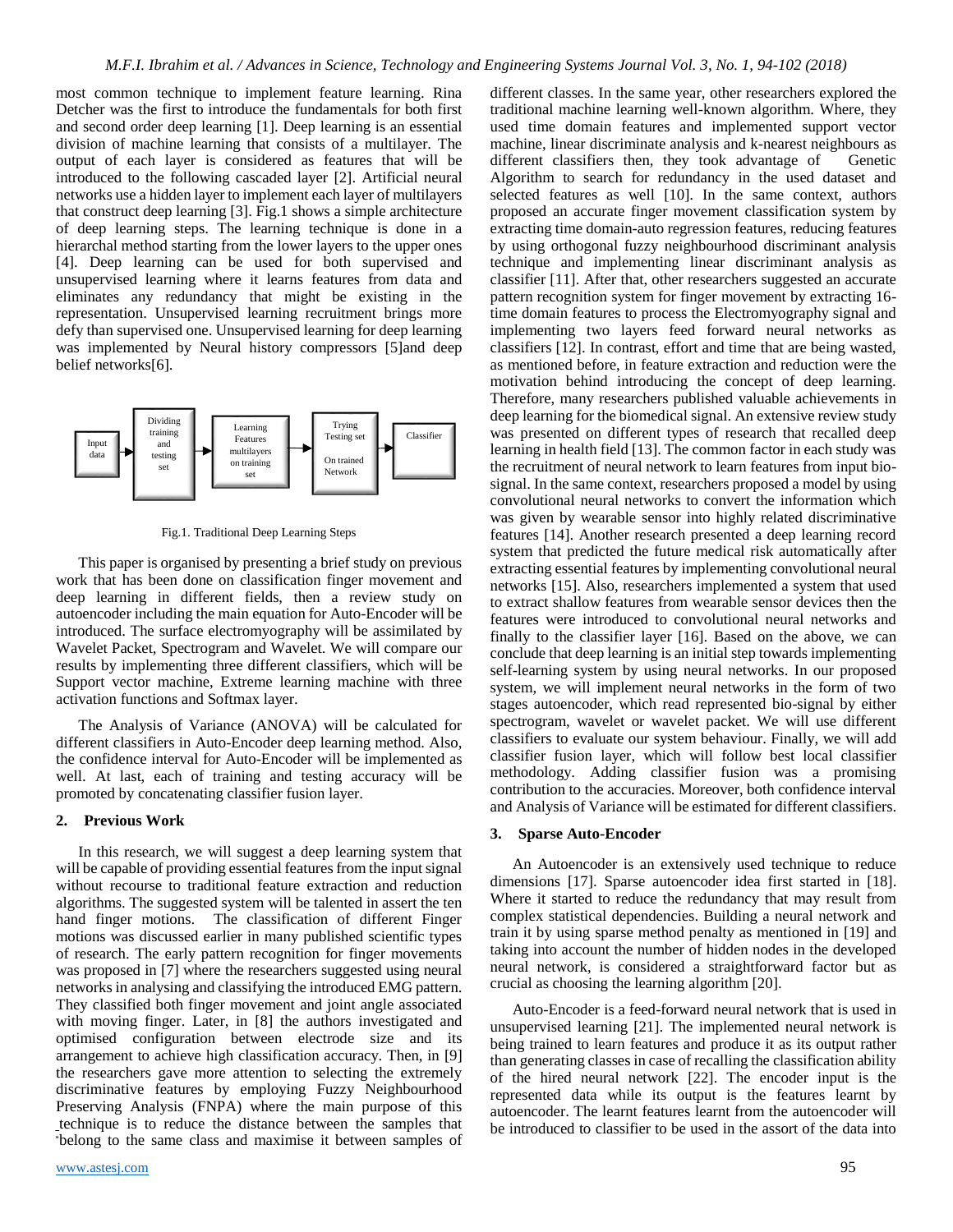predefined classes[23]. Lately, autoencoder is commonly employed to extract highly expressing features from data.

Unlabelled data can be used to train an autoencoder where training is mainly interested in optimising the cost function. The cost function is mainly responsible for estimating the miscalculation that may occur in calculating the reconstructed copy of input at the output and the input data.

Assume that we have an input vector  $x \in R^{D_x}$ . The autoencoder maps this input to a new vector  $z \in R^{D^{(1)}}$ .

$$
z^{(1)} = h^{(1)}(W^{(1)}x + b^{(1)})
$$
 (1)

Where the superscript (1) represents the first layer of the autoencoder.  $h^{(1)}$ :  $R^{D^{(1)}} \rightarrow R^{D^{(1)}}$  represents the transfer function,  $W^{(1)} \in R^{D^{(1)}}$  represents the weight matrix, and  $b^{(1)} \in R^{D^{(1)}}$ represents the bias vector. Then the decoder transfers the encoded representation  $z$  as a reconstruction of the input  $x$  following the next equation

$$
\hat{x} = h^{(2)}(W^{(2)}x + b^{(2)})\tag{2}
$$

Where the upper character (2) signifies the second layer of the autoencoder.  $h^{(2)}$ :  $R^{D^{(2)}} \rightarrow R^{D^{(2)}}$  accounts for the transfer function,  $W^{(2)} \in R^{D^{(2)}}$  represents the weight matrix, and  $b^{(2)} \in$  $R^{D^{(2)}}$  represents the bias vector.

The sparsity term can be introduced to autoencoder by adding an adapted cost function in the form of regularisation term. The regularisation function is estimated for each neuron  $i$  by averaging its activation function, which can be expressed as follows

$$
\hat{\rho}_i = \frac{1}{n} \sum_{j=1}^n z_i^{(1)}(x_j) = \frac{1}{n} \sum_{j=1}^n h(W_i^{(1)T} x_j + b_i^{(1)}) \tag{3}
$$

Where *n* is the number of training samples,  $x_j$  is the  $j<sup>th</sup>$ training sample of input,  $W_i^{(1)T}$  is the  $i^{th}$  row of the weight matrix transpose of the first layer, and  $b_i^{(1)}$  is the  $i^{th}$  term of the bias vector for the neural network. The neurone is considered to be firing if its output activation function is high and in the case of having a low activation value, this means that the neurone is only responding to a small number of input samples, which in turn encourages the autoencoder to learn. Accordingly, adding a limitation term to activation function output  $\hat{\rho}_i$  limits every neurone to learn from limited features. This motivates the other neurones to respond to only another small number of features, which initiates every neurone to be responsible for responding to individual features for each input.

Introducing a sparsity regularise value is considered as a measure of how far or close is the targeted activation value  $\rho$  from the actual activation output function  $\hat{\rho}$ . Kullback-Leibler divergence is a very well know the equation that describes the difference between two different distributions. This equation is shown as follows:

$$
\Omega_{sparsity} = \sum_{i=1}^{D^{(1)}} KL(\rho || \hat{\rho}_i)
$$
  
= 
$$
\sum_{i=1}^{D^{(1)}} \rho \log \frac{\rho}{\hat{\rho}_i} + (1 - \rho) \log(\frac{1 - \rho}{1 - \hat{\rho}_i})
$$

The cost function is decreased to initiate the two distributions  $\hat{\rho}_i$  and  $\rho$  to be as close as possible. The cost function can be represented by a mean square error equation as follows:

$$
E = \frac{1}{N} \sum_{n=1}^{N} \sum_{k=1}^{K} (X_{kn} + \hat{X}_{kn})^2 + \lambda * \Omega_{weights} + \beta * \Omega_{sparsity}
$$
  
Mean Square Error L2 Regularisation Sparsity Regularisation

(5)

Where L2 regularisation is a term to be added to the cost function to regulate and prevent the value of Sparsity Regularisation value of being small during the training due to the increase that may happen to the values of weights and decrease to the value of the mapped vector

$$
\Omega_{wights} = \frac{1}{2} \sum_{l}^{L} \sum_{j}^{n} \sum_{i}^{K} (w_{ji}^{(1)})^2
$$
\n(6)

 $L$  is the number of hidden layers,  $N$  is the number of input data samples, and  $K$  is the number of classes.

Autoencoder was hired in many research areas as a feature learning layer. Where its primary task, was to learn features from input data. A robust study was published to compare between many applications for autoencoder in deep learning field [24]. Autoencoder was implemented in [25] to learn incremental feature learning by introducing an extensive data set to denoising autoencoder. Denoising autoencoder provides an extremely robust performance against noisy data with a high classification accuracy [26, 27]. Another suggested autoencoder was a marginalised stacked one which showed a better performance, with high dimensional data, than the traditionally stacked autoencoder regarding accuracy and simulation time [28]. Denoising stacked autoencoder was hired to learn features from unlabeled data in a hierarchical behaviour [29] and was applied to filter spam by following greedy layer-wise to the implemented denoising stacked autoencoder [30].

In our proposed model, Auto-Encoder is a feed-forward neural network that is used in feature learning. The implemented neural network is being trained to learn features and produce it as its output rather than generating classes in case of recalling the classification ability of the hired neural network. Where, we implemented a stack autoencoder, which consists of two successive encoder stages. The input to the encoder is the data while the output is the features or representations. The classifier uses features produced from encoder as an input while; its output is the classes equivalent to input data [23]. Fig.2 demonstrates the steps that the surface electromyography signal moves through by using a sparse autoencoder.



Fig.2. Procedures of Sparse Auto-Encoder signal representation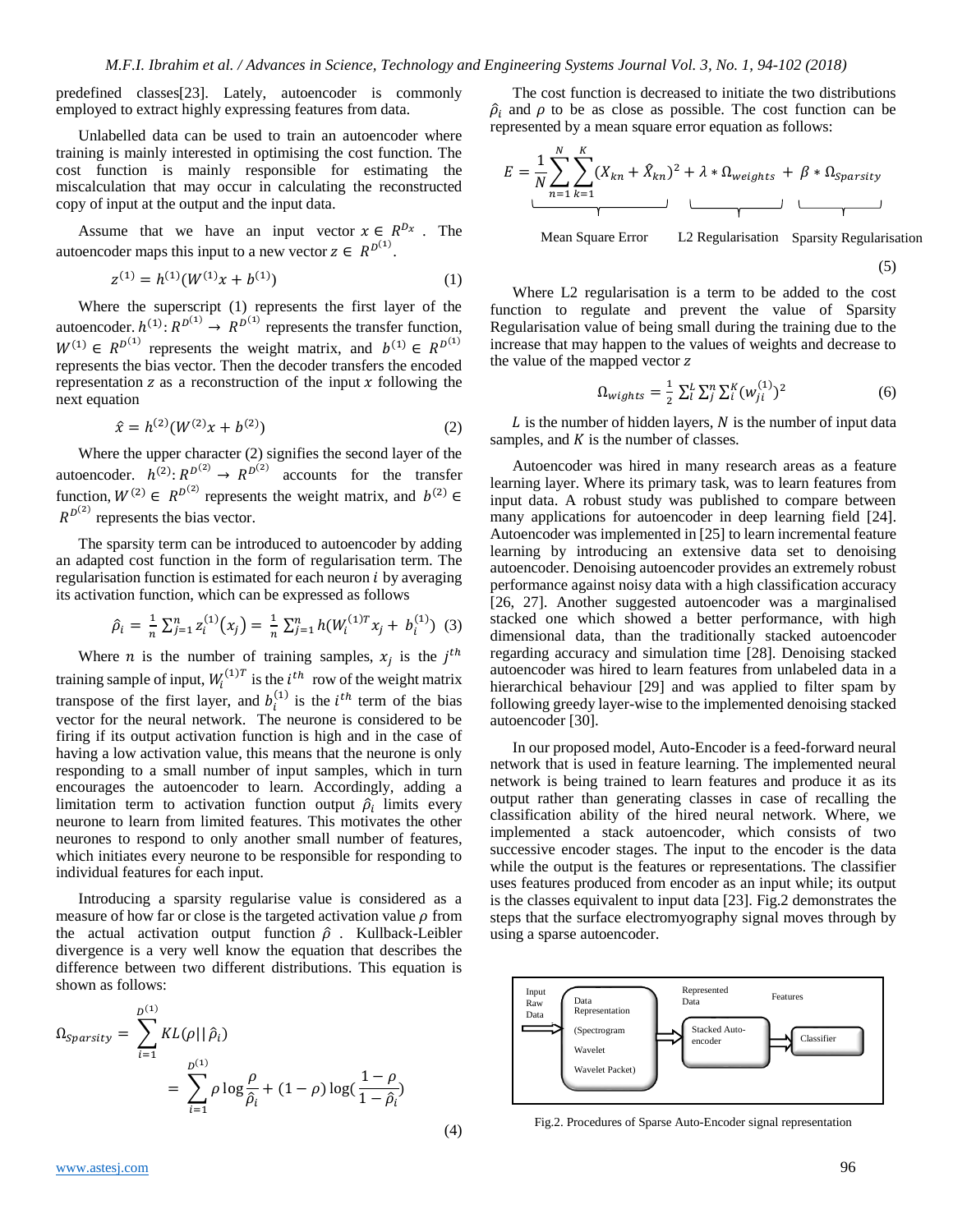In the same context of feature learning, autoencoder will generate useful features at the output, rather than producing classes, by decreasing the dimension of the input data into a lower dimension. However, the new lower dimension data will be dealt with our features that contain essential and discriminative information on the data, which will help in better classification results. Sparse autoencoder enhances us to leverage the availability of data.

#### **4. Bio Signal Representation**

We suggested three signal representations be applied on raw biological data to ensure fidelity and precision of our bio signal. Moreover, introducing raw data directly to first auto-encoder stage resulted in accuracy less than 50%. The first data representation was the spectrogram for bio raw signal. The spectrogram is interpreted to be the illustration of the spectrum of frequencies of our surface electromyography signal in a visible method. Numerically, Spectrogram can be estimated by calculating the square of the magnitude of Short-Time Fourier Transform (STFT). It can be called short-term Fourier transforms rather than spectrogram. In short time Fourier transforms, the long-time signal is divided into equal length segments and shorter in time. Short time Fourier transforms is relevant to Fourier transform. Then, the frequency and phase for each segment to be estimated separately. Based on the above, we can deduce that spectrogram can be treated as Fourier transform but for shorter segments rather than estimating it from the full long signal at once[31].

Assume that we have a discrete time signal  $x$  with a finite duration (limited signal) and a number of samples  $N$ . The Discrete Fourier Transform (DFT) can be expressed as follows:

$$
\hat{x}(k) = \sum_{n=0}^{N-1} x(n)e^{-i\frac{2\pi k}{N}n}, \quad k = 0, \dots, N-1 \tag{7}
$$

Knowing that the Fourier transform is estimated at frequency  $f=\frac{k}{w}$ N

The original signal  $x$  can be restored back from  $\hat{x}$  by applying the inverse Discrete Fourier Transform as follows:

$$
x(n) = \frac{1}{N} \sum_{k=0}^{N-1} \hat{x}(k) e^{-i\frac{2\pi k}{N}n}, \quad n = 0, \dots, N-1 \quad (8)
$$

The above-mentioned two equations can be rephrased as follows:

$$
x = \frac{1}{N}F\hat{x}
$$
 (9)  

$$
\hat{x} = \bar{F}x
$$
 (10)

Where F is Fourier matrix of  $n * n$  dimensions and  $\bar{F}$  is its complex conjugate

$$
F = \begin{bmatrix} 1 & 1 & 1 & \cdots & 1 \\ 1 & e^{i\frac{2\pi}{N}} & e^{i\frac{4\pi}{N}} & \cdots & e^{i\frac{2\pi(N-1)}{N}} \\ 1 & e^{i\frac{4\pi}{N}} & e^{i\frac{8\pi}{N}} & \cdots & e^{i\frac{2\pi2(N-1)}{N}} \\ \vdots & \vdots & \vdots & \ddots & \vdots \\ 1 & e^{i\frac{2\pi(N-1)}{N}} & e^{i\frac{2\pi2(N-1)}{N}} & \cdots & e^{i\frac{2\pi(N-1)^2}{N}} \end{bmatrix}
$$
(1)

 $(1)$ 

Where the entries of  $\hat{x}$  is expressed in terms frequencies coefficients

[www.astesj.com](http://www.astesj.com/) 97

$$
f = 0, \frac{1}{N}, \frac{2}{N}, \dots \dots \frac{(N-1)}{N}
$$
 (12)

We need to calculate the spectrogram of the signal. Assume that we have a signal  $x$  of length  $N$ , which is divided into successive equal segments  $m$ . Where  $m < N$ . The matrix of successive equal segments can be expressed as  $X$  where  $X \in$  $R^{mx(N-m+1)}$ . The first column of X matrix equals  $[x[0], x[1], \dots, x[m-1]]^T$ and its second column equals [x[1], x[2], ... ... .  $x[m]]^T$ . The spectrogram for a signal x with window size m can be annotated  $\hat{X}$ . The columns which are composing matrix  $\hat{X}$  is the discrete Fourier transform

$$
\hat{X} = \bar{F}X \tag{13}
$$
\n
$$
X = \frac{1}{m}F\hat{X} \tag{14}
$$

The rows of the matrix  $\hat{X}$  are representing the signal  $x$  in the time domain while its columns are representing the signal  $x$  in the frequency domain. So simply spectrogram is a time-frequency representation of the signal  $x$ .

The spectrogram was used in many applications especially for speech signal analysis wherein [32] the authors represented the speech signal by different representations like Fourier and spectrogram to conclude that the resolution is mainly dependent on used representations. In [33] the researchers estimated the time corrected version of rapid frequency spectrogram of the speech signal which showed a better ability to follow the alterations in the bio-signal than other published techniques.

The second signal representation used was wavelet of the signal. Wavelet is estimated by shifting and scaling small segmentations of the bio-signal. Fourier transform is an illustration of the signal in a sinusoidal wave by using various frequencies while wavelet is the illustration of the abrupt changes that happen to the signal. Fourier transform is considered a good representation of the signal in case of having a smooth signal. While wavelet is believed to be a better representation, than Fourier, for the sudden changing signal. Wavelet gives the opportunity to represent rapid variations of the signal and help the system extract more discriminative features. We implemented Haar wavelet for our proposed model.

So in brief, a wavelet is an analysis for time series signal that has non-stationary power at many frequencies [34]. Assume that we have a time series signal  $x_n$  with equal time spacing  $\delta t$  and  $n = 0, \dots, N - 1$  where the wavelet function is  $\Psi_o(\eta)$  that depends on time  $\eta$ . The wavelet signal has zero mean and is represented in both time and frequency domain [35]. Morlet wavelet can be estimated by modulating our time domain signal by Gaussian as follows:

$$
\Psi_o(\eta) = \pi^{\frac{-1}{4}} e^{i\eta \omega_o} e^{\frac{-\eta^2}{2}}
$$
 (15)

Where  $\omega_o$  is the frequency of the unmodulated signal. The continuous wavelet of a discrete signal  $x_n$  is the convolutional of  $x_n$  with scaled and shifted version of  $\Psi_o(\eta)$ 

$$
W_n(s) = \sum_{n'=0}^{N-1} x_{n'} \ \Psi^* \left[ \frac{(n'-n)\delta t}{s} \right] \tag{16}
$$

Where  $*$  is the complex conjugate and  $s$  is the scale.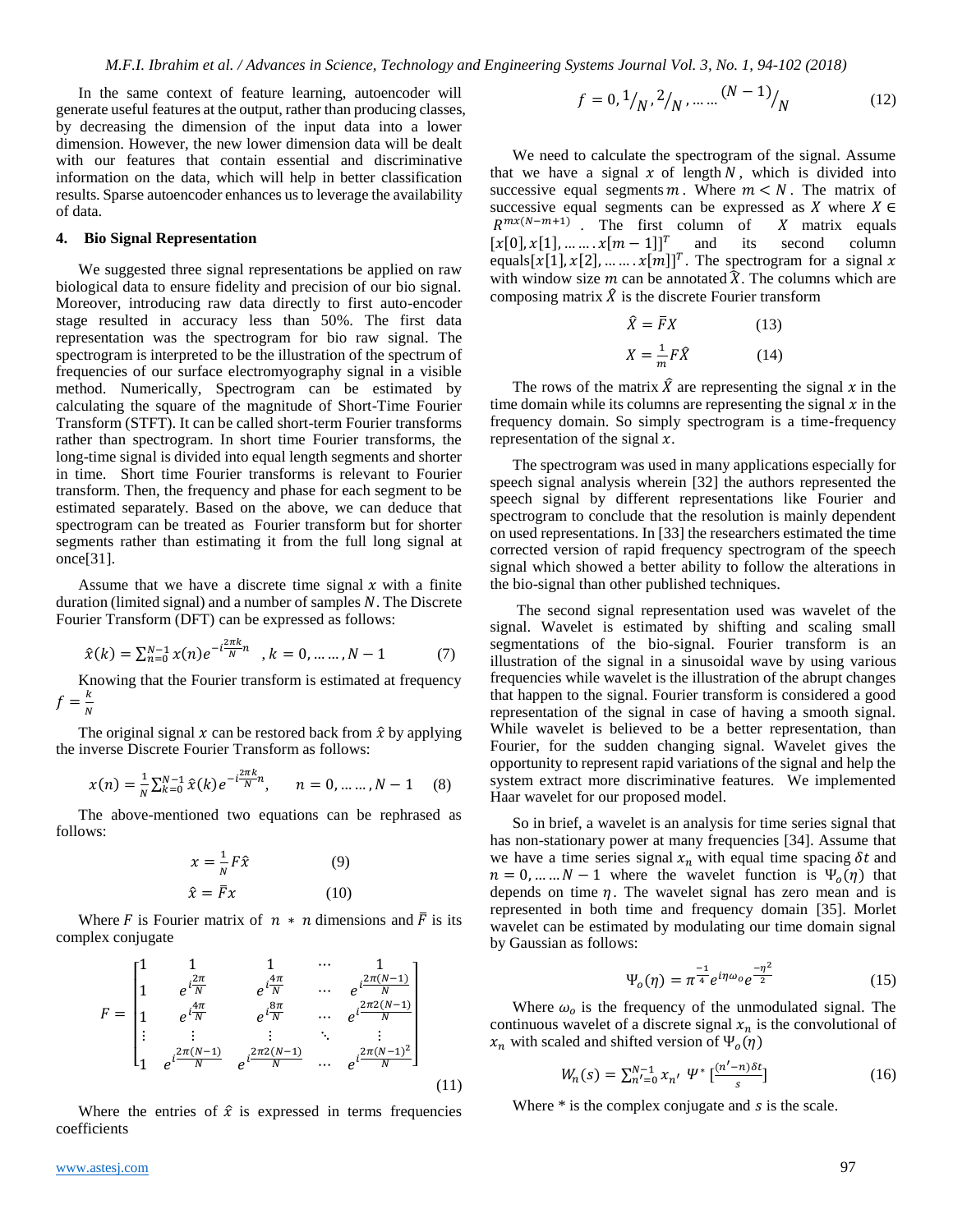The wavelet transform was applied in several studies and different fields as in [36] where wavelet implemented in Geophysics field, in [37, 38] for climate, in [39] for weather, in [40] and many other applications. The above equation can be simplified by reducing the number of  $N$ . The convolutional theorem permits to estimate  $N$  convolutional in Fourier domain by implementing Discrete Fourier Transform (DFT). The Discrete Fourier Transform for  $x_n$ .

$$
\hat{x}_k = \frac{1}{N} \sum_{n=0}^{N-1} x_n e^{-2\pi i k n} / N \tag{17}
$$

Where  $k = 0, ..., N - 1$  which is representing the frequencies. For a continuous signal  $\Psi(\frac{t}{s})$  is defined as  $\widetilde{\psi}(s(\omega))$ . Based on the convolutional theorem, the inverse Fourier transform is equal to wavelet transform as follows:

$$
\psi_n(s) = \sum_{k=0}^{N-1} \hat{x}_k \,\hat{\psi} * (s\omega_k) e^{i\omega_k n \delta t} \tag{18}
$$

Where the angular frequency  $\omega_k$  can be expressed as follows:

$$
\omega_k = \begin{cases} \frac{2\pi k}{N\delta t} & : k \le \frac{N}{2} \text{ or} \\ \omega_k = \begin{cases} \frac{-2\pi k}{N\delta t} & : k > \frac{N}{2} \end{cases} \end{cases} \tag{19}
$$

An improved copy of wavelet algorithm was recalled in [41] where the authors presented two techniques. The first one used expansion factors for filtering while the other one is factoring wavelet transform. The researchers in [42] introduced the Morlet wavelet to vibration signal of a machine. The vibration signal of the low signal to noise ratio was represented by wavelet to grant fidelity to the signal and allow extraction better powerful features. This model was implemented in [43] where researchers used wavelet transform to predict early malfunction symptoms that may happen in the gearbox.

As a refinement act, we scaled the wavelet signal by five in wavelet, which in turn promoted the results as shown in Table I. As a comparative study, we utilised wavelet packet for the signal representation. The signal can be represented in both time and frequency domain simultaneously. This representation gains a fidelity to the signal due to its robust representation. Wavelet packet is one of the very widely used signal representation that produces the signal in both time and frequency domain [44]. The wavelet packet shows a very well acted for both nonstationary and transient signals [45-47]. Wavelet packet is estimated by a linear combination of wavelets. The coefficients of linear combination are calculated by recursive algorithm [48]. The wavelet packet estimation can be done as follows:

Assume that we have two wavelets type signal  $h(n)$ ,  $g(n)$ and two filters of length  $2N$ . Let us assume that the following sequence of functions is representing wavelet functions.

$$
(W_n(x), n=0,1,2,\ldots)
$$

$$
W_{2n}(x) = \sqrt{2} \sum_{k=0}^{2N-1} h(k)W_n(2x - k)
$$

[www.astesj.com](http://www.astesj.com/) 98 Page 1 and 2012 1 and 2012 1 and 2012 1 and 2012 1 and 2012 1 and 2012 1 and 2012 1 and 2012

$$
W_{2n+1}(x) = \sqrt{2} \sum_{k=0}^{2N-1} g(k)W_n(2x-k)
$$
\n(20)

Where  $W_0(x) = \varphi(x)$  is the scaling function,  $W_1(x) =$  $\omega(x)$  is the wavelet function.

$$
N = 1, h(0) = h(1) = \frac{1}{\sqrt{2}}
$$
 and  $g(0) = -g(1) = \frac{1}{\sqrt{2}}$ 

The above equations became

$$
W_{2n}(x) = W_n(2x) + W_n(2x - 1)
$$

And

$$
W_{2n+1}(x) = W_n(2x) + W_n(2x - 1) \tag{21}
$$

Where  $W_0(x) = \varphi(x)$  is the scaling function,  $W_1(x) =$  $\omega(x)$  is the Haar wavelet function.

Many researchers implemented wavelet packet as in [49]. The authors used wavelet packet to create an index called rate index to detect the damage that may happen to the structure of any beam. In the same context authors of [50] employed wavelet packet and neural networks to detect a fault in a combustion engine. The implemented wavelet packet was six levels for sym10 at sampling frequency 2 kHz.

## **5. Classifiers**

In the implementation of Auto-Encoder as feature learning algorithm, we applied three different classifiers, where the first was Softmax layer, the second was Extreme learning machine, and the third was Support Vector Machine (SVM). We measured the accuracy of Linear support vector machine, Quad support vector machine, Cubic support vector machine, Fine Gauss support vector machine, Medium Gauss support vector machine and Coarse Gauss support vector machine and elected the support vector machine classifier that resulted in the highest accurate result. Furthermore, the appending of classifier fusion layer to nominate best local classifier which in return endorsed the accuracy values. Fig.3 shows the block diagram for our implemented autoencoder feature learning proposed model



Fig.3. Scheme of proposed Model

Moreover, ANOVA for autoencoder different classifiers was implemented. Where, we assembled average testing accuracies for four signal representation techniques (Wavelet, Wavelet Scale5, Wavelet Packet and Spectrogram) that resulted in P value 0.7487. So as wavelet results should not be counted, due to its low accuracy values, so, we suggested a second trial which was to group average testing accuracies for three signal representing techniques (Wavelet Scale5, Wavelet Packet and Spectrogram) that resulted in P value 0.3405. Both P values showed that there was no sensible variation between any of the implemented three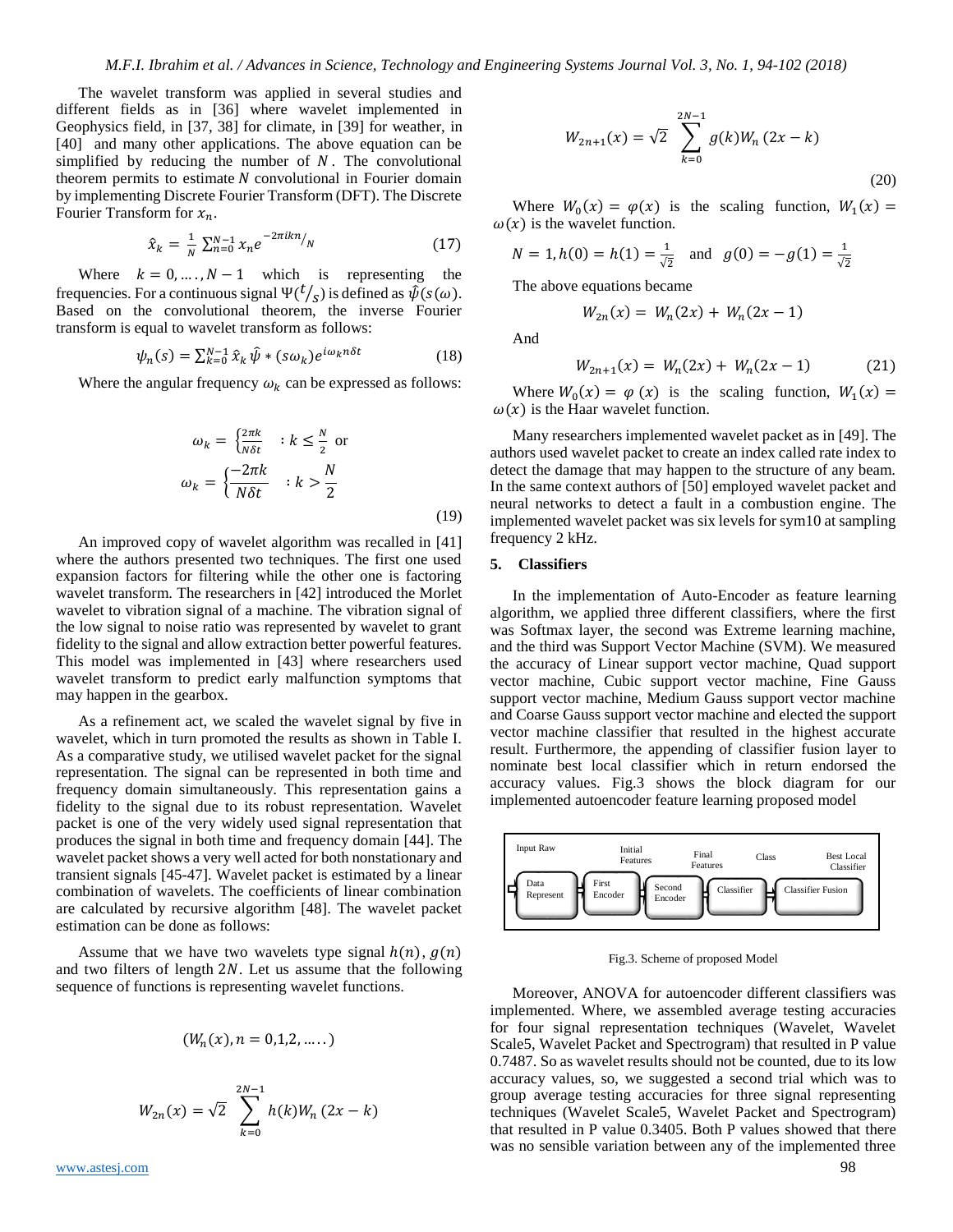classifiers as P value was higher than 0.05 in both cases. Fig.7 shows different P values for different classifiers.

In addition to the above, we estimated the confidence interval for each classifier. Our confidence interval was designed for confidence score 60%. Our assessed interval was bounded by higher and lower limit. In other words, we were confident or assured of any new accuracy by percentage 60% as long as it is located in the previously estimated interval.

# **6. Implementation**

In this part, the data acquisition methods we followed will be expressed more extensively, and simulation outcomes will be exhibited and discussed.

## *6.1. Data Acquisition*

The surface Electromyography signal was read by using FlexComp Infiniti™ device. Two sensors were placed on the forearm of the participant of type T9503M. The placement of two electrodes on participant's forearm is as shown in fig.4



Fig.4. Placement of the electrodes

The Electromyography signal was collected from nine participants. Each participant performed one finger movement for five seconds then had a rest for another five seconds. Every finger motion was reiterated six times. The same sequence was repeated for the second finger activity. Amplification of the signal by 1000 was applied and a sampling rate of 2000 samples for each second was implemented.

The collected Electromyography signal was used to categorise between predefined ten finger motions, as shown in Fig.5 via using our suggested model. Three folded cross validation was applied on our collected Electromyography signal. Accordingly, 2/3 of the collected data was assigned to training set while remaining 1/3 to be used by testing set.

Our surface electromyography signal was filtered to ensure fidelity and removal of any noise that may be inserted into the collected bio-signal. The average training or testing accuracy was estimated by simulating our proposed model for every subject apart then summed the accuracies for all subjects and divided the result by the total number of subjects.



Fig.5. Targeted Ten different finger motions

#### *6.2. Results*

We implemented 400 nodes for the first layer of autoencoder and 300 nodes for the second one. As for the transfer function of the encoder, it was the pure linear type.

Table I shows autoencoder feature learning testing and training accuracy where the bio-signal was presented by spectrogram, wavelet, Wavelet scale 5 and wavelet packet. Three different classifiers were executed. The first was a SoftMax layer. While the second classifier was an extreme learning machine, we examined the performance of various activation functions for extreme learning machine classifier like sigmoid, the rectified linear unit and radial basis function. As that, the third classifier was support vector machine. We examined the performance of linear support vector machine, quadratic support vector machine, cubic support vector machine, fine gauss support vector machine, medium gauss support vector machine and coarse gauss support vector machine. Then, we selected the highest support vector machine that showed better classification ability to be our implemented support vector machine.

| Table I. Auto Encoder Testing and Training Accuracy |          |          |                |            |  |  |
|-----------------------------------------------------|----------|----------|----------------|------------|--|--|
| Signal                                              | Average  | Average  | Classification | Simulation |  |  |
| Representing                                        | Training | Testing  | Algorithm      | Time       |  |  |
|                                                     | Accuracy | Accuracy |                |            |  |  |
| Spectrogram                                         | 95%      | 73%      | SoftMax        | 830.93     |  |  |
|                                                     |          |          | Layer          | Seconds    |  |  |
| Spectrogram                                         | 95.5%    | 79.14%   | <b>ELM</b>     | 379.10     |  |  |
|                                                     |          |          | (Sigmoid)      | Seconds    |  |  |
| Spectrogram                                         | 95.5%    | 82.78%   | <b>ELM</b>     | 379.54     |  |  |
|                                                     |          |          | (ReLU)         | Seconds    |  |  |
| Spectrogram                                         | 97.237%  | 83.56%   | ELM (RBF)      | 353.756    |  |  |
|                                                     |          |          |                | Seconds    |  |  |
|                                                     | 89.48%   | 77.27%   | Cubic SVM      | 1000.409   |  |  |
| Spectrogram                                         |          |          |                | Seconds    |  |  |
|                                                     |          |          | SoftMax        | 210.04     |  |  |
| Wavelet                                             | 91.42%   | 45.71%   | Layer          | Seconds    |  |  |
|                                                     |          |          | <b>ELM</b>     | 265.23     |  |  |
| Wavelet                                             | 79.95%   | 59.88%   | (Sigmoid)      | Seconds    |  |  |
|                                                     |          |          | <b>ELM</b>     | 276.149    |  |  |
| Wavelet                                             | 83.62%   | 64.73%   | (ReLU)         | Seconds    |  |  |
|                                                     | 81.98%   | 62.70%   | ELM (RBF)      | 257.83     |  |  |
| Wavelet                                             |          |          |                | Seconds    |  |  |
| Wavelet                                             | 70.29%   | 52.29%   | Linear SVM     | 341.57     |  |  |
|                                                     |          |          |                | Seconds    |  |  |
| Wavelet                                             | 98.85%   | 82.13%   | SoftMax        | 668.355    |  |  |
| (Scale 5)                                           |          |          | Layer          | Seconds    |  |  |
| Wavelet                                             | 95.65%   | 85.416%  | ELM            | 402.647    |  |  |
| (Scale 5)                                           |          |          | (Sigmoid)      | Seconds    |  |  |
| Wavelet                                             |          |          | ELM            | 276.697    |  |  |
| (Scale 5)                                           | 96.98%   | 86.827%  | (ReLU)         | Seconds    |  |  |
| Wavelet                                             |          |          |                | 444.067    |  |  |
| (Scale 5)                                           | 95.59%   | 85.58%   | ELM (RBF)      | Seconds    |  |  |
| Wavelet                                             | 96.55%   |          | Cubic SVM      | 495.124    |  |  |
| (Scale 5)                                           |          | 83.85%   |                | Seconds    |  |  |
| Wavelet                                             | 98.69%   | 84.176%  | SoftMax        | 429.52     |  |  |
| Packet                                              |          |          | Layer          | Seconds    |  |  |
| Wavelet                                             | 93.3%    | 86.79%   | <b>ELM</b>     | 419.27     |  |  |
| Packet                                              |          |          | (Sigmoid)      | Seconds    |  |  |
| Wavelet                                             |          |          | <b>ELM</b>     | 419.27     |  |  |
| Packet                                              | 96.42%   | 89.41%   | (ReLU)         | Seconds    |  |  |
| Wavelet                                             |          |          | ELM (RBF)      | 540.22     |  |  |
|                                                     | 95.59%   | 87.78%   |                |            |  |  |
| Packet                                              |          |          |                | Seconds    |  |  |
| Wavelet                                             | 98.16%   | 89.707%  | Quad SVM       | 579.713    |  |  |
| Packet                                              |          |          |                | Seconds    |  |  |

From The above-shown results, we can explore that the classification ability for Extreme learning machine was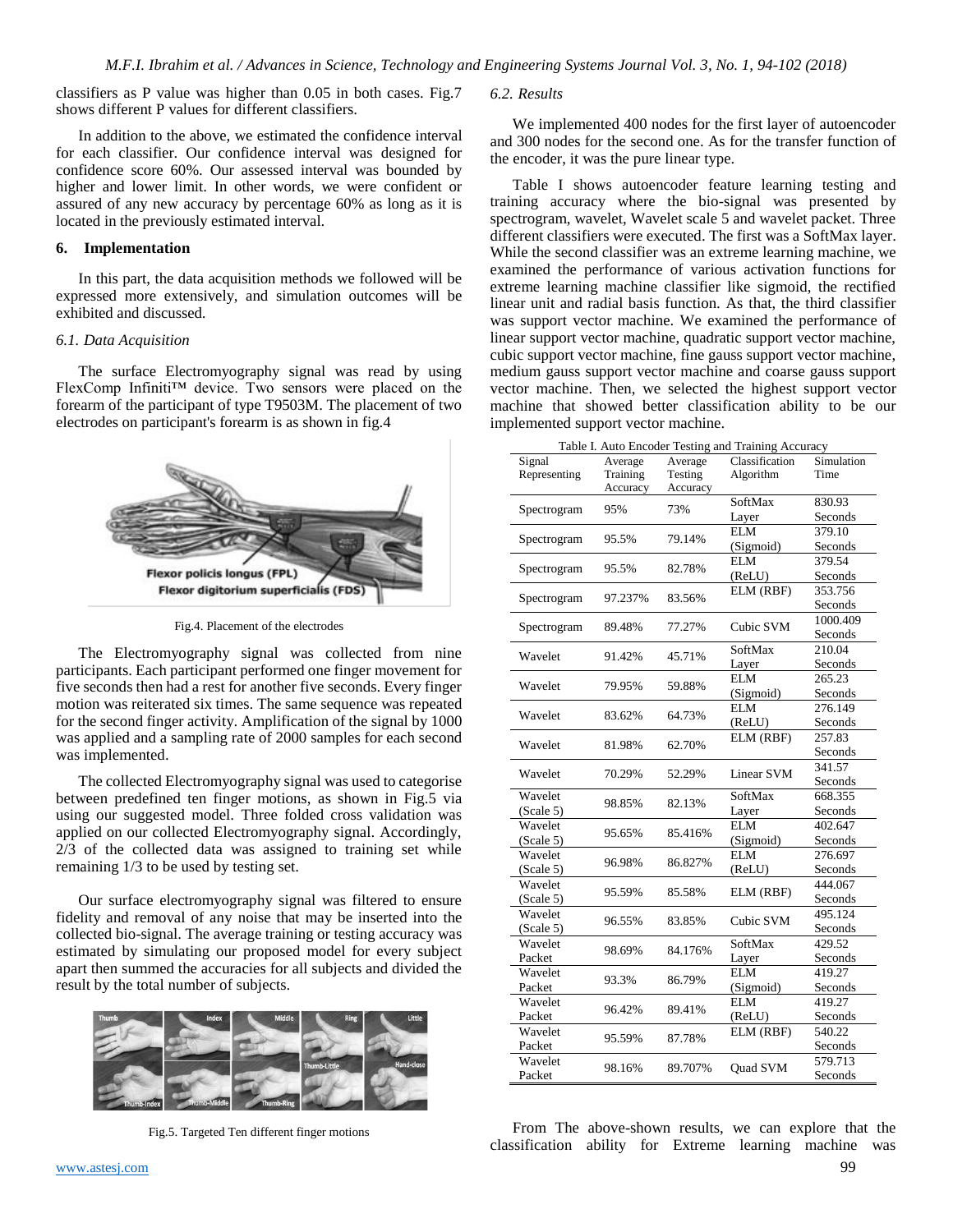outstanding in our application for all signal representation except for wavelet packet. Both quadratic support vector machine and extreme learning machine, with the rectified linear unit as an activation function, showed a very close performance for wavelet packet signal representation. Extreme learning machine was improved when we replaced sigmoid activation function by Radial basis function and the rectified linear unit. The rectified linear unit activation function for extreme learning machine presented a superior behaviour than radial basis function and sigmoid activation functions for wavelet, Wavelet scale 5 and wavelet packet. However, the rectified linear unit offered better performance than sigmoid and lower accuracy than radial basis function for spectrogram.

Cubic and Quad support vector machine started to result in a good testing accuracy for Wavelet scale 5 and wavelet packet only. Simulation time for support vector machine is relatively longer than other compared classification algorithms. SoftMax layer resulted in a very poor classification for wavelet signal representation, as the testing accuracy was less than 50%. Softmax started to prove its classification ability for Wavelet scale 5 and wavelet packet. Fig.6 shows different P values for different classifiers and Fig.7 shows confidence intervals for each classifier where it was calculated twice. The grey bars were calculated for different classifiers with three signal representation methods (Wavelet Scale5, Wavelet Packet and Spectrogram). While, yellow bars calculated for different classifiers with four signal representation methods (Wavelet, Wavelet Scale5, Wavelet Packet and Spectrogram). The narrowest interval was 2.53% for the extreme learning machine. While the widest one was 6.10% for support vector machine and softmax layer interval reached 5.77%.



Fig.6. ANOVA values for different Classifiers



Fig.7. Confidence Intervals for used classifiers

We concatenated a layer of classifier fusion after classification layer. The function of this added layer is to nominate the bestimplemented classifier based on the outcomes of accuracies values. This added classifier fusion layer in return enriched our accuracies as displayed in Table II. On the other side, adding classifier fusion layer relatively increased the simulation time than without fusion layer.

| Table II: Auto Encoder Classifier Fusion Testing and Training Accuracy |          |          |                |            |  |  |
|------------------------------------------------------------------------|----------|----------|----------------|------------|--|--|
| Signal                                                                 | Average  | Average  | Classification | Simulation |  |  |
| Representing                                                           | Training | Testing  | Algorithm      | Time       |  |  |
|                                                                        | Accuracy | Accuracy |                |            |  |  |
| Spectrogram                                                            | 99.53%   | 91.05%   | Classifier     | 2118.846   |  |  |
|                                                                        |          |          | Fusion         | Seconds    |  |  |
| Wavelet                                                                | 96.99%   | 86.80%   | Classifier     | 745.67     |  |  |
|                                                                        |          |          | Fusion         | Seconds    |  |  |
| Wavelet                                                                | 99.24%   | 89.02%   | Classifier     | 1378.41    |  |  |
| (Scale 5)                                                              |          |          | Fusion         | Seconds    |  |  |
| Wavelet                                                                | 98.70%   | 92.25%   | Classifier     | 1656.724   |  |  |
| Packet                                                                 |          |          | Fusion         | Seconds    |  |  |

Table II: Auto Encoder Classifier Fusion Testing and Training Accuracy

### **7. Conclusion**

Sparse autoencoder is just one hidden layer algorithm. Therefore, to establish the concept of deep learning, and take advantage of stacking more than a layer, as the testing set accuracy was less than 50% for one stage only of the autoencoder, we implemented stacked autoencoder that led to verifying deep learning concept and enriching the results accuracy. In addition, applying some signal representation like calculating spectrogram, wavelet and wavelet packet, instead of using raw signal, and introducing the output of these signal representation to the first stage of autoencoder enhanced the performance of the system. Extreme learning machine showed a satisfactory performance on the level of testing accuracy and simulation time. Softmax layer classification resulted in the most mediocre testing accuracy although it consumed longer simulation time than extreme learning machine. Support vector machine produced an excellent testing accuracy but consumed long simulation time. Applying signal representation like Spectrogram, wavelet or wavelet packet improved both training and testing accuracy a lot as both accuracies were much less than 50% when we fed first stage autoencoder by raw data. Multiplying wavelet scale by 5 enhanced the results a lot. As a conclusion, applying any signal representation either in the time domain, frequency domain, or both had a good impact on our training and testing accuracies. We introduced the rectified linear unit as an activation function for extreme learning machine besides already existing functions such as radial basis function and sigmoid. The rectified linear unit was superior in its testing accuracy than both radial basis function and sigmoid one for wavelet, Wavelet scale 5 and wavelet packet signal representation. Moreover, it resulted in a lower testing accuracy than radial basis function but better than sigmoid for spectrogram signal representation.

Moreover, calculating ANOVA gave us an indication on how relative or far was different classifiers. The computation of confidence interval with confidence score 60% gave us the upper and lower accepted accuracies. Adding a classifier fusion layer was very helpful in improving the percentages of our accuracy in either the training set or the testing set. However, it consumed a long simulation time in comparison to without fusion layer. In Conclusion, deep learning was an initiative step towards saving effort and time wasted in extracting and reducing features as it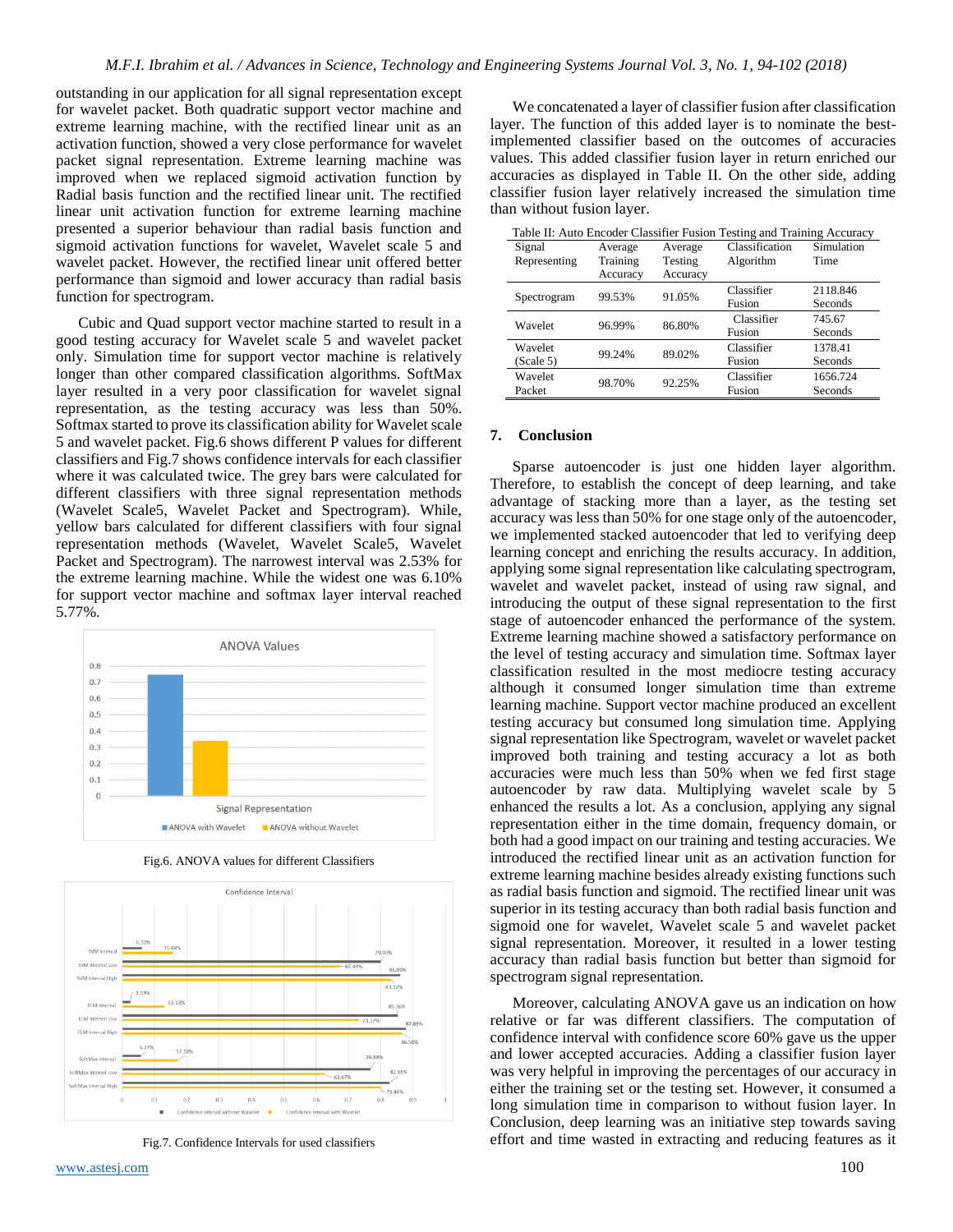learnt, by itself, the best features suitable for the application under examination. In addition, since feature extraction and reduction methods varied according to the application so, feature extraction and reduction algorithms were not fixed and needed more experience. In other words, deep learning system should be adaptable to any set of data if the data was accurate and well represented. This brought a new challenge on the scene in regarding representing the data. The data should be represented in a high precision way to expect a good result from implementing deep learning technique.

#### **References**

- [1] R. Dechter, "Learning While Searching in Constraint-Satisfaction-Problems," presented at the Proceedings of the 5th National Conference on Artificial Intelligence, Philadelphia, 1986.
- [2] L. Y. Deng, D, "Deep Learning: Methods and Applications," *Foundations and Trends in Signal Processing,* vol. 7, pp. 3-4, 2014.
- [3] Y. Bengio, "Learning Deep Architectures for AI," *Foundations and Trends in Machine Learning,* vol. 2, no. 1, pp. 1-127, 2009.
- [4] Y. C. Bengio, A.; Vincent, P., "Representation Learning: A Review and New Perspectives," *IEEE Transactions on Pattern Analysis and Machine Intelligence,* vol. 35, no. 8, pp. 1798–1828, 2013.
- [5] J. Schmidhuber., "Learning complex, extended sequences using the principle of history compression," *Neural Computation,* vol. 4, pp. 234– 242, 1992.
- [6] G. E. Hinton, "Deep belief networks," *Scholarpedia,* vol. 4, no. 5, p. 5947, 2009.
- [7] A. H. Noriyoshi Uchida, Noboru Sonehara, and Katsunori Shimohara, "EMG pattern recognition by neural networks for multi fingers control," presented at the Engineering in Medicine and Biology Society, 1992 14th Annual International Conference of the IEEE, 1992.
- [8] E. M. a. L. M. Alex Andrews, "Optimal Electrode Configurations for Finger Movement Classification using EMG," presented at the 31st Annual International Conference of the IEEE EMBS, 2009.
- [9] S. K. Rami N. Khushaba, Dikai Liu, Gamini Dissanayake, "Electromyogram (EMG) Based Fingers Movement Recognition Using Neighborhood Preserving Analysis with QR-Decomposition," presented at the 2011 Seventh International Conference on Intelligent Sensors, Sensor Networks and Information Processing (ISSNIP), 2011.
- [10] C. A. a. C. C. Gunter R. Kanitz, "Decoding of Individuated Finger Movements Using Surface EMG and Input Optimization Applying a Genetic Algorithm," presented at the 33rd Annual International Conference of the IEEE EMBS, Boston, Massachusetts USA, 2011.
- [11] G. B. Ali H. Al-Timemy, Javier Escudero and Nicholas Outram, "Classification of Finger Movements for the Dexterous Hand Prosthesis Control With Surface Electromyography," *IEEE JOURNAL OF BIOMEDICAL AND HEALTH INFORMATICS,* vol. 17, no. 03, pp. 608- 618, 2013.
- [12] W. C. Mochammad Ariyanto, Khusnul A. Mustaqim, Mohamad Irfan, Jonny A. Pakpahan, Joga D. Setiawan and Andri R. Winoto, "Finger Movement Pattern Recognition Method Using Artificial Neural Network Based on Electromyography (EMG) Sensor," presented at the 2015 International Conference on Automation, Cognitive Science, Optics, Micro Electro-Mechanical System, and Information Technology (ICACOMIT), Bandung, Indonesia, 2015.
- [13] C. W. Daniele Rav`ı, Fani Deligianni, Melissa Berthelot, Javier Andreu-Perez, Benny Lo and Guang-Zhong Yang, "Deep Learning for Health Informatics," *IEEE JOURNAL OF BIOMEDICAL AND HEALTH INFORMATICS,* vol. 21, no. 1, pp. 4-21, 2016.
- [14] T. K. Julius Hannink, Cristian F. Pasluosta, Karl-G ¨unter Gaßmann, Jochen Klucken, and Bjoern M. Eskofier, "Sensor-Based Gait Parameter Extraction With Deep Convolutional Neural Networks," *IEEE JOURNAL OF BIOMEDICAL AND HEALTH INFORMATICS,* vol. 21, no. 1, pp. 85- 93, 2016.
- [15] T. T. Phuoc Nguyen, Nilmini Wickramasinghe, and Svetha Venkatesh, "Deepr: A Convolutional Net for Medical Records," *IEEE JOURNAL OF BIOMEDICAL AND HEALTH INFORMATICS,* vol. 21, no. 1, pp. 22-30, 2016.
- [16] C. W. Daniele Rav`ı, Benny Lo, and Guang-Zhong Yang, "A Deep Learning Approach to on-Node Sensor Data Analytics for Mobile or Wearable Devices," *IEEE JOURNAL OF BIOMEDICAL AND HEALTH INFORMATICS,* vol. 21, no. 1, pp. 56-64, 2016.
- [17] Y. Bengio, "Learning Deep Architectures for AI," in "Foundations and Trends in Machine Learning," Universit´e de Montr´eal, Canada2009.
- [18] D. J. F. BRUNO A OLSHAUSEN, "Sparse Coding with an Overcomplete Basis Set: Strategy Employed by V1?," *Pergamon,* vol. 37, no. 23, pp. 3311-3325, 1997.
- [19] V. a. H. Nair, Geoffrey E, "In Advances in Neural Information Processing Systems," presented at the Advances in Neural Information Processing Systems, 2009.
- [20] A. a. N. Coates, Andrew, "The importance of encoding versus training with sparse coding and vector quantization.," in *Proceedings of the 28th International Conference on Machine Learning (ICML-11)*, 2011, pp. 921– 928.
- [21] Cheng-Yuan Liou, Jau-Chi Huang, Wen-Chie Yang, "Modeling word perception using the Elman network," *Neurocomputing,* vol. 71, no. 16-18, pp. 3150-3157, 2008.
- [22] C.-Y. Liou, Cheng, C.-W., Liou, J.-W., and Liou, D.-R., "Autoencoder for Words," *Neurocomputing,* vol. 139, pp. 84–96, 2014.
- [23] G. E. H. a. R. R. Salakhutdinov. (2006) Reducing the Dimensionality of Data with Neural Networks. *SCIENCE*.
- [24] F. V. Maryam M Najafabadi, Taghi M Khoshgoftaar, Naeem Seliya, Randall WaldEmail author and Edin Muharemagic, "Deep learning applications and challenges in big data analytics," *Journal of Big Data,* vol. 2, no. 1, pp. 1-21, 2015.
- [25] S. K. a. L. H. Zhou G, "Online incremental feature learning with denoising autoencoders," in *International Conference on Artificial Intelligence and Statistics*, 2012, pp. 1453–1461.
- [26] L. H. Vincent P, Bengio Y, and Manzagol Pierre Antoine, "Extracting and composing robust features with denoising autoencoders," in *25th international conference on Machine learning*, Helsinki, Finland, 2008.
- [27] H. L. Pascal Vincent, Isabelle Lajoie, Yoshua Bengio and Pierre-Antoine Manzagol "Stacked Denoising Autoencoders: Learning Useful Representations in a Deep Network with a Local Denoising Criterion," *The Journal of Machine Learning Research,* vol. 11, no. 3, pp. 3371-3408 2010.
- [28] X. Z. Chen M, Weinberger KQ and Sha F, "Marginalized denoising autoencoders for domain adaptation," in *29th International Conference in Machine Learning*, Edingburgh, Scotland, 2012.
- [29] B. A. a. B. Y. Glorot X, "Domain adaptation for large-scale sentiment classification: A deep learning approach," in *28th International Conference on Machine Learning* 2011, pp. 513–520.
- [30] L. Y. a. F. Weisen, "Application of stacked denoising autoencoder in spamming filtering," *Journal of Computer Applications,* vol. 35, no. 11, pp. 3256-3260, 2015.
- [31] I. D. Ervin Sejdic, Jin Jiang "Time-frequency feature representation using energy concentration: An overview of recent advances," *Digital Signal Processing,* vol. 19, no. 1, pp. 153-183, 2009.
- [32] R. R. Mergu and S. K. Dixit, "Multi-resolution speech spectrogram," *International Journal of Computer Applications,* vol. 15, no. 4, pp. 28-32, 2011.
- [33] S. A. Fulop and K. Fitz, "Algorithms for computing the time-corrected instantaneous frequency (reassigned) spectrogram, with applications," *The Journal of the Acoustical Society of America,* vol. 119, no. 1, pp. 360-371, 2006.
- [34] I. Daubechies, "The wavelet transform, time-frequency localization and signal analysis," *Information Theory,* vol. 36, no. 5, pp. 961 - 1005, 1990.
- [35] M. Farye, "WAVELET TRANSFORMS AND THEIR APPLICATIONS TO TURBULENCE," *Fluid Mechanics,* vol. 24, pp. 395–457, 1992.
- [36] H. W. a. K.-M. Lau, "Wavelets, Period Doubling, and Time–Frequency Localization with Application to Organization of Convection over the Tropical Western Pacific," *Journal of the Atmospheric Sciences,* vol. 51, no. 17, pp. 2523–2541., 1994.
- [37] D. G. a. S. G. H. Philander, "Secular Changes of Annual and Interannual Variability in the Tropics during the Past Century," *Journal of Climate,* vol. 8, pp. 864-876, 1995.
- [38] B. W. a. Y. Wang, "Temporal Structure of the Southern Oscillation as Revealed by Waveform and Wavelet Analysis," *Journal of Climate,* vol. 9, pp. 1586-1598, 1996.
- [39] N. Gamage, and W. Blumen, "Comparative analysis of lowlevel cold fronts: Wavelet, Fourier, and empirical orthogonal function decompositions," *Monthly Weather Review,* vol. 121, pp. 2867–2878, 1993.
- [40] P. F. Sallie Baliunas, Dmitry Sokoloff and Willie Soon, "Time scales and trends in the central England temperature data (1659–1990)," *BrAVELET ANALYSIS OF CENTRAL ENGLAND TEMPERATURE* vol. 24, pp. 1351- 1354, 1997.